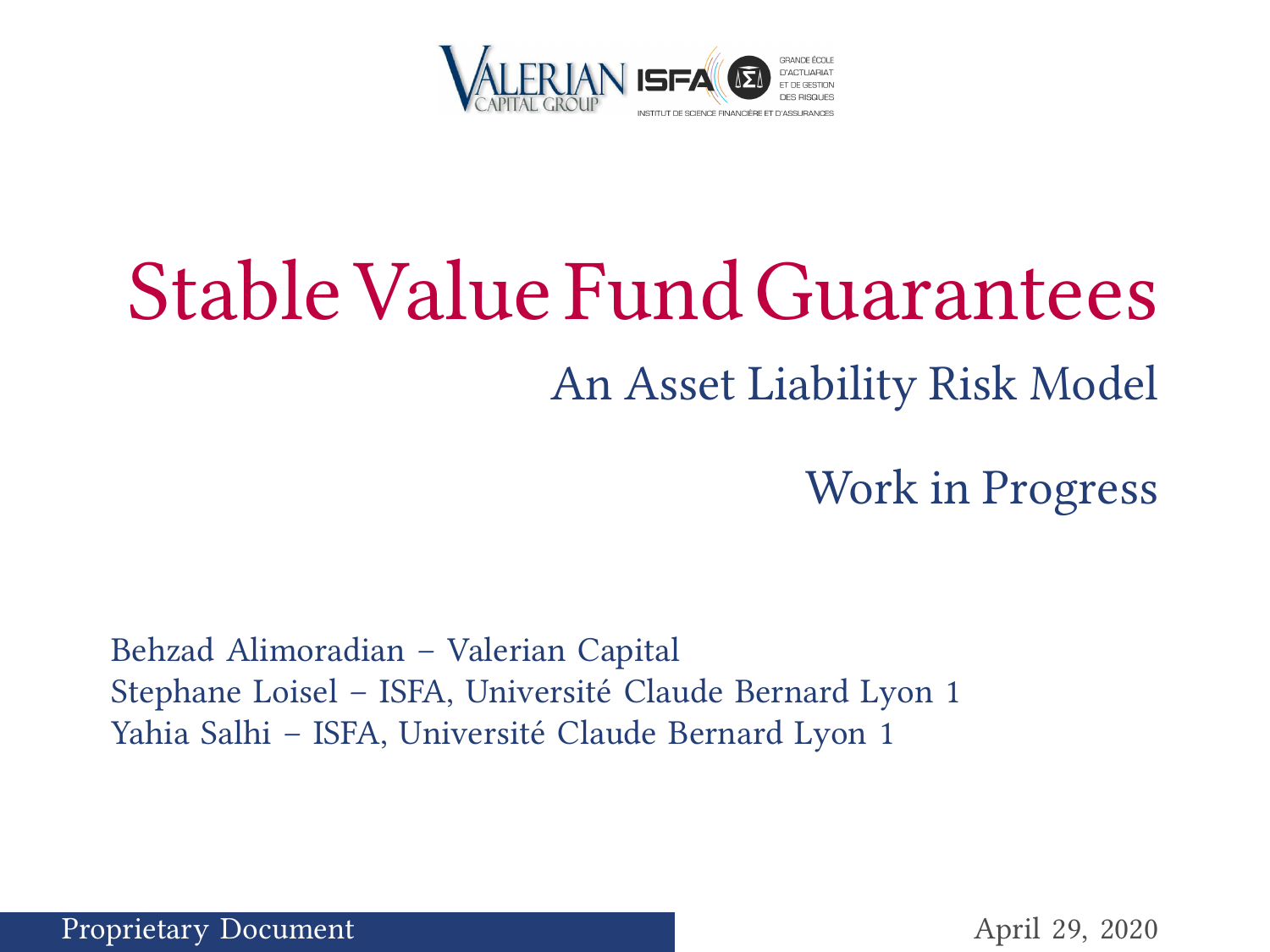### Table of Contents





- [Stable Value Fund Mechanism](#page-5-0)
- [Asset Liability Model](#page-9-0)



[Optimal Stabilization Mechanism](#page-12-0)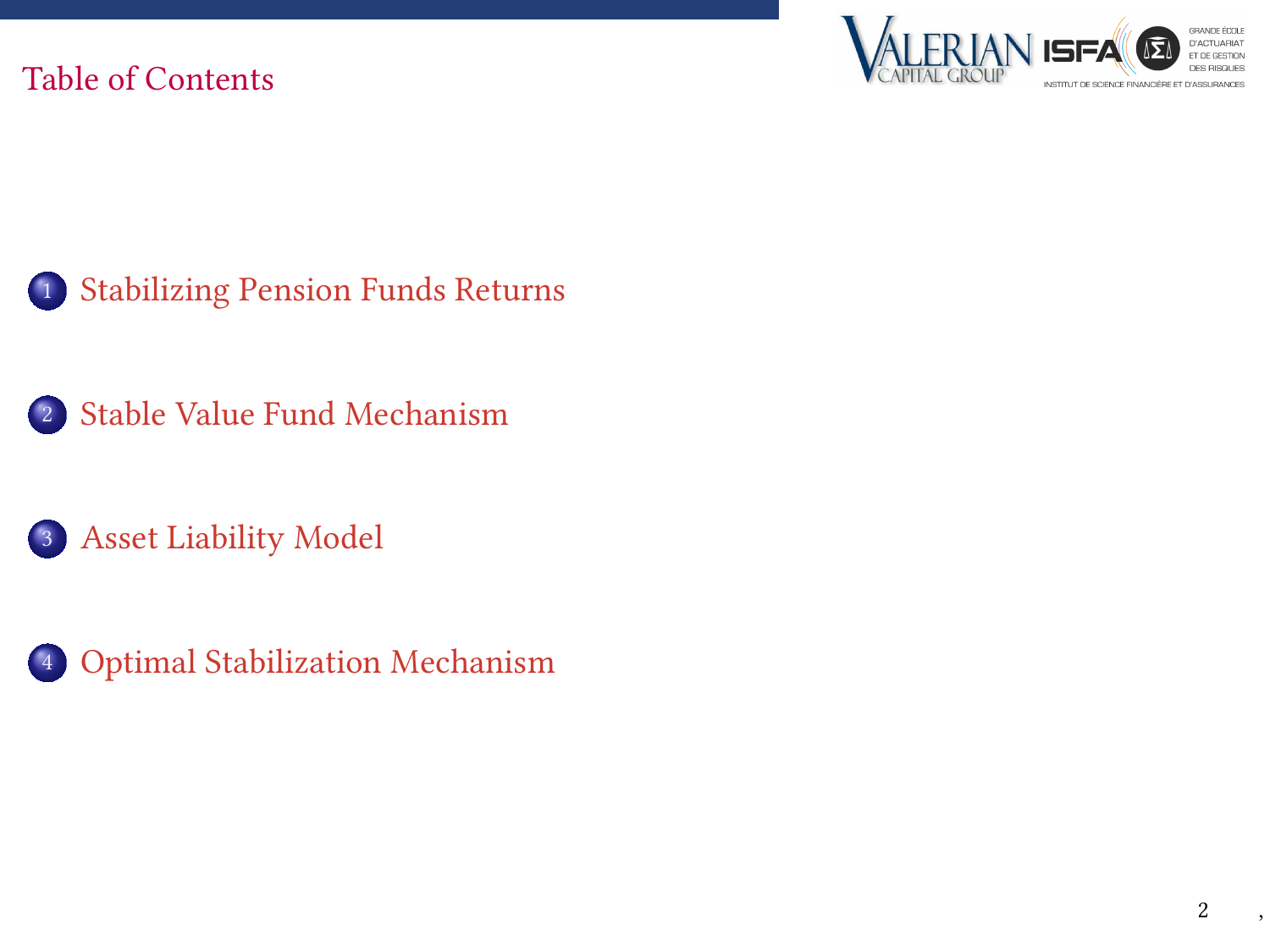# <span id="page-2-0"></span>Stabilizing Pension Funds Returns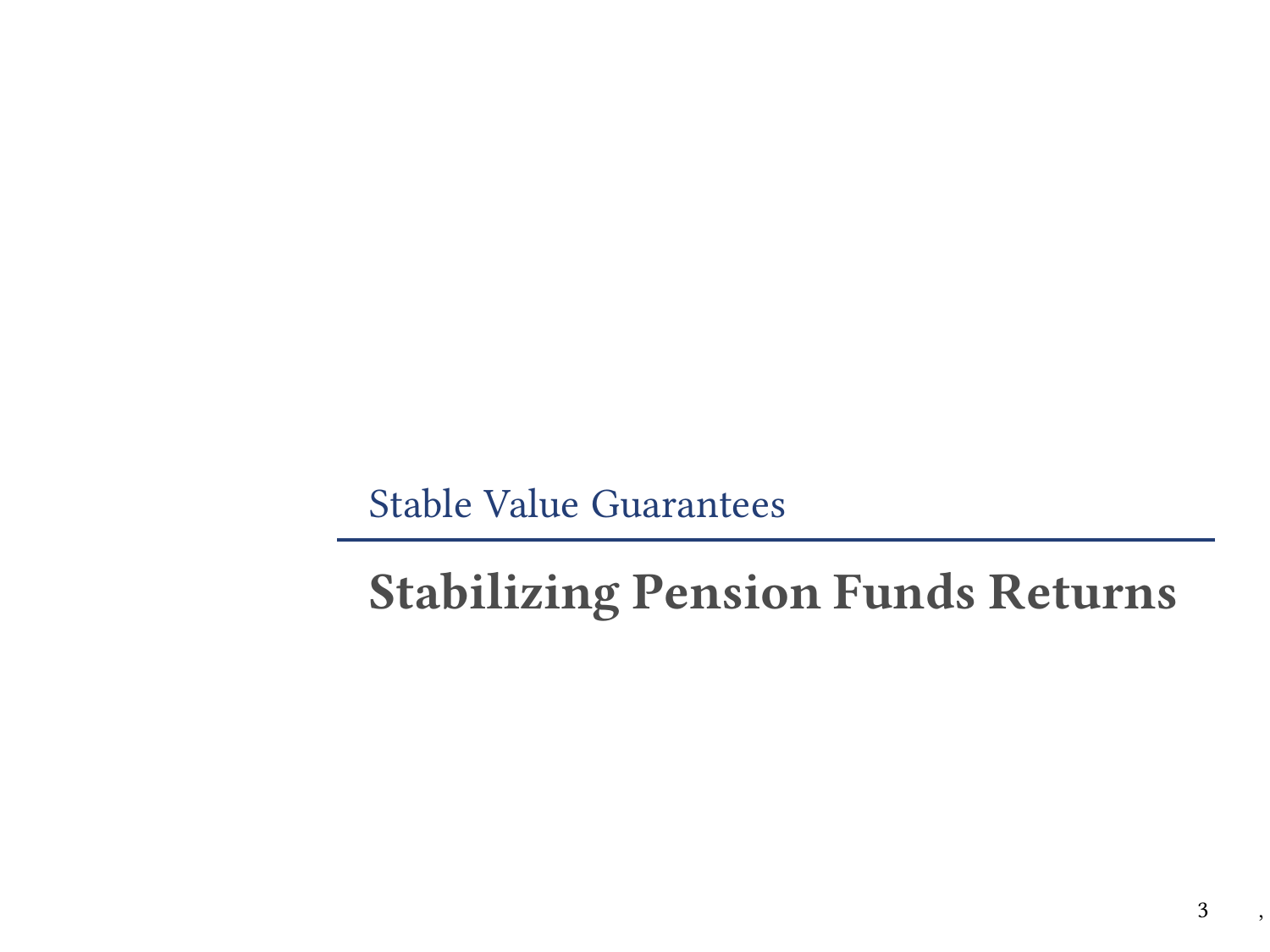[Stabilizing Pension Funds Returns](#page-2-0) Stabilizing Pension Funds Returns



How to lower the risk of a pension fund investment?

### Lower Volatility  $\Longleftrightarrow$  Lower Return

The main concern is not the daily volatility but

- $\triangleright$  business cycles and crisis.
- If buy and hold  $\checkmark$ , but what about emergency fund withdrawals?



Why not to synthesize an existing fund and make it less risky using structured finance?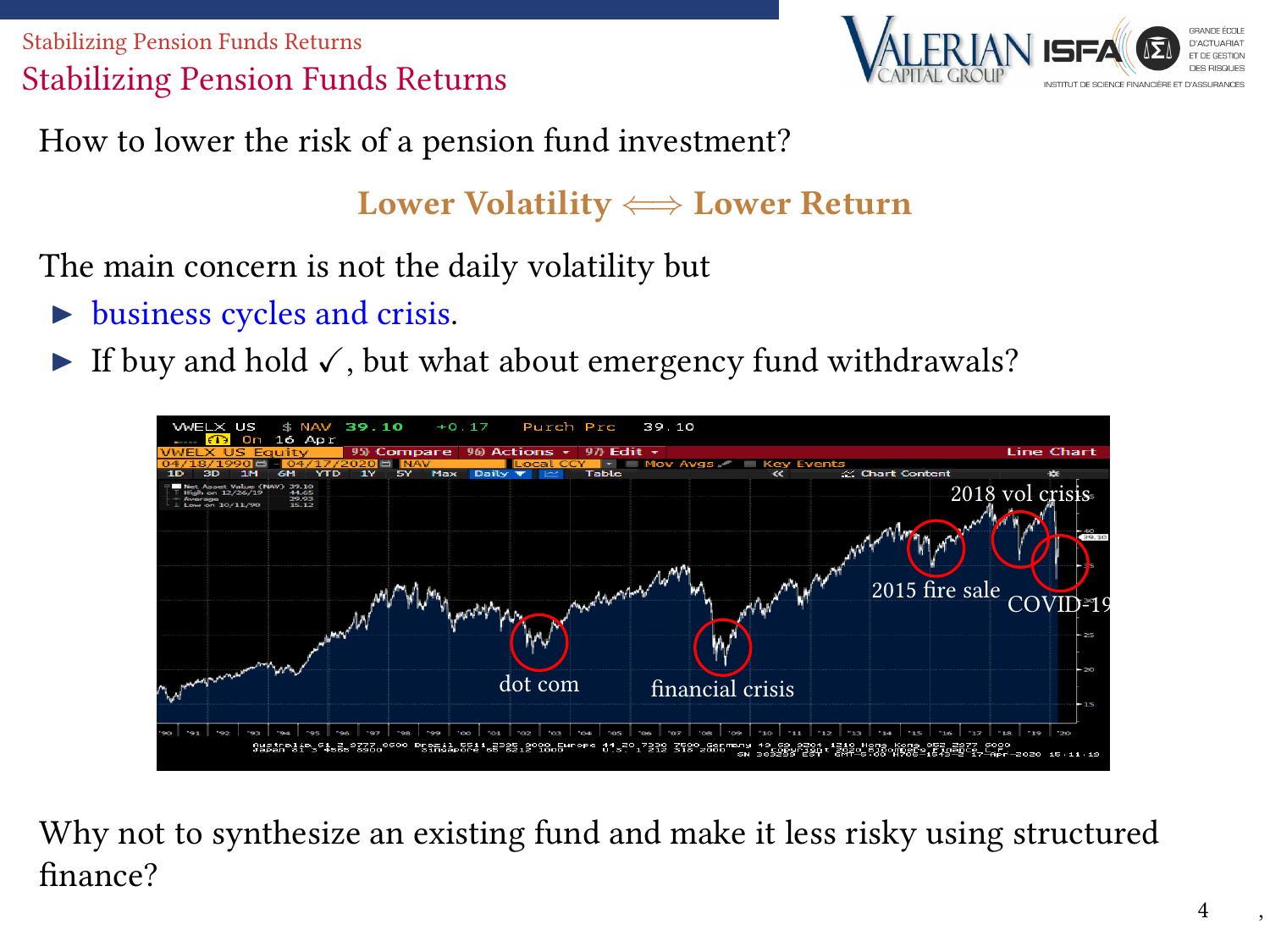#### [Stabilizing Pension Funds Returns](#page-2-0) Investment Stabilization Mechanism



| <b>Earning distribution schedule</b>                                    |                    |                      |  |  |
|-------------------------------------------------------------------------|--------------------|----------------------|--|--|
| Retain earnings in bull markets                                         |                    |                      |  |  |
| Release past earnings in bear markets                                   |                    |                      |  |  |
| (Miltersen and Persson, 2003) Optimal distribution schedule             |                    |                      |  |  |
| Distribute Earnings $\Longleftrightarrow$ Provision Earnings for Crisis |                    |                      |  |  |
|                                                                         | Asset              | Liabilities          |  |  |
|                                                                         | Initial Investment | Distributed Earnings |  |  |
|                                                                         | Market Returns     | Non Distributed      |  |  |
| (Kling et al., 2007) For fixed terms contracts.                         |                    |                      |  |  |
| Crediting Rate $\Longleftrightarrow$ Reserves Surplus                   |                    |                      |  |  |

#### Rational investor behaviour and disintermediation

[\(Wang et al., 2005\)](#page-18-0) investor's Value-at-Risk-optimal policy. [\(Cheng et al., 2019\)](#page-17-2) Optimal stopping time for rational investor (dynamic lapse model )

#### Cost of the guarantees

[\(Døskeland and Nordahl, 2008\)](#page-17-3) Merton type Asset-Liability model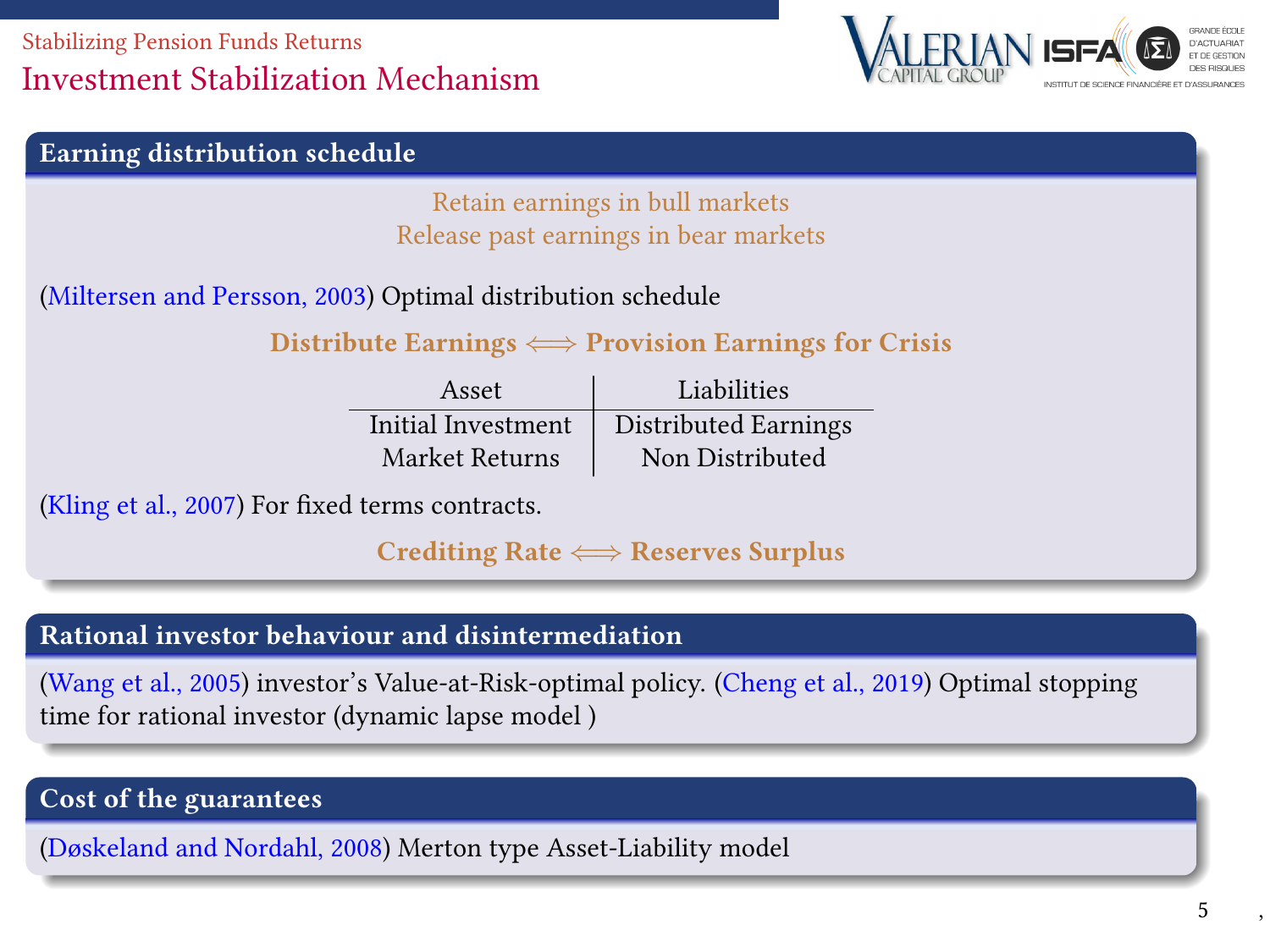# <span id="page-5-0"></span>Stable Value Fund Mechanism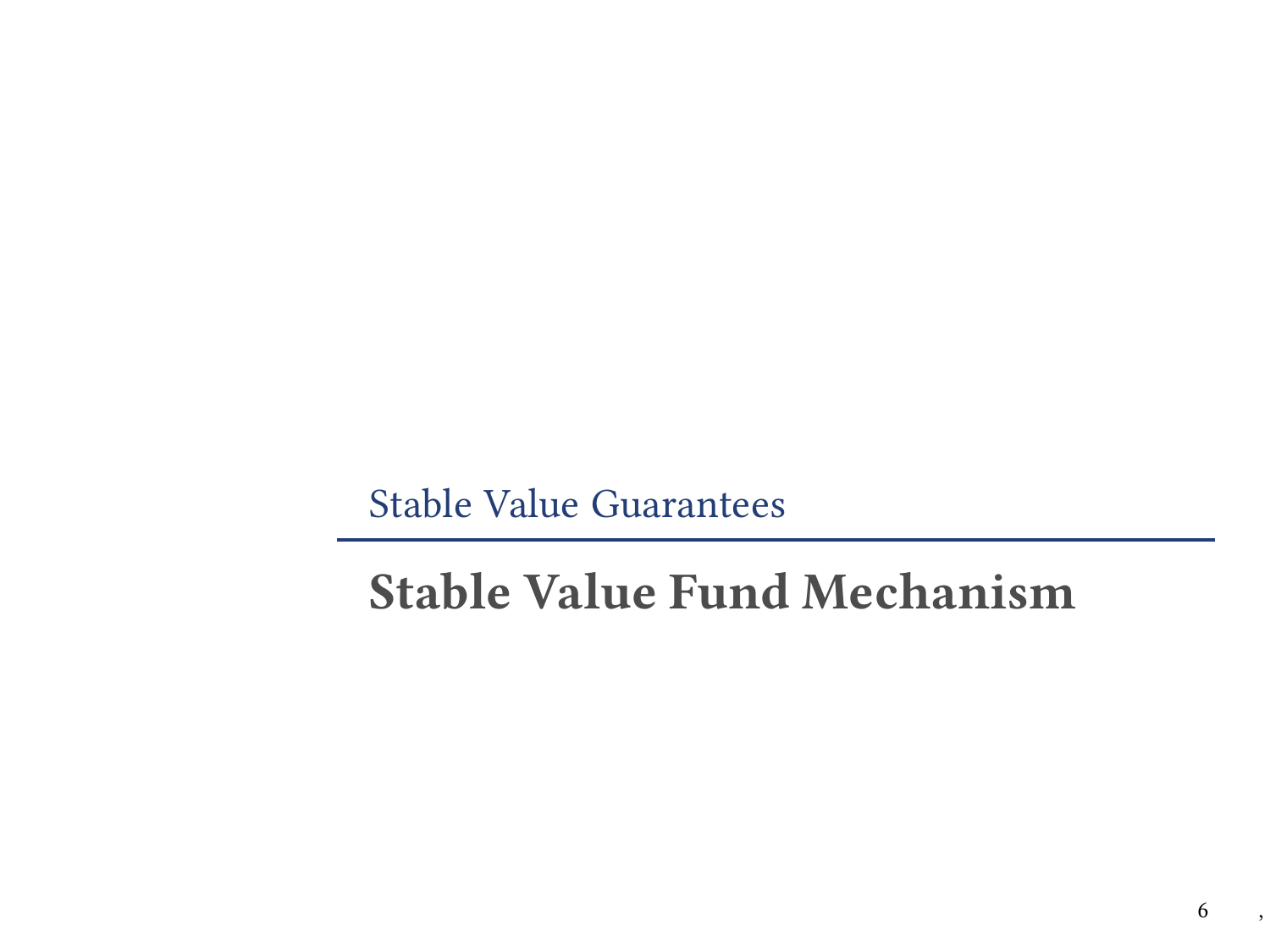#### [Stable Value Fund Mechanism](#page-5-0) Stable Value Fund Mechanism



Stable value is a  $401(k)$  retirement plan investment option regulated by US Employee Retirement Income Security Act (ERISA).



Stable value funds are synthesized version of a more volatile fund investment:

- Return stabilization by Book Value accounting
- The insurance company guarantees payments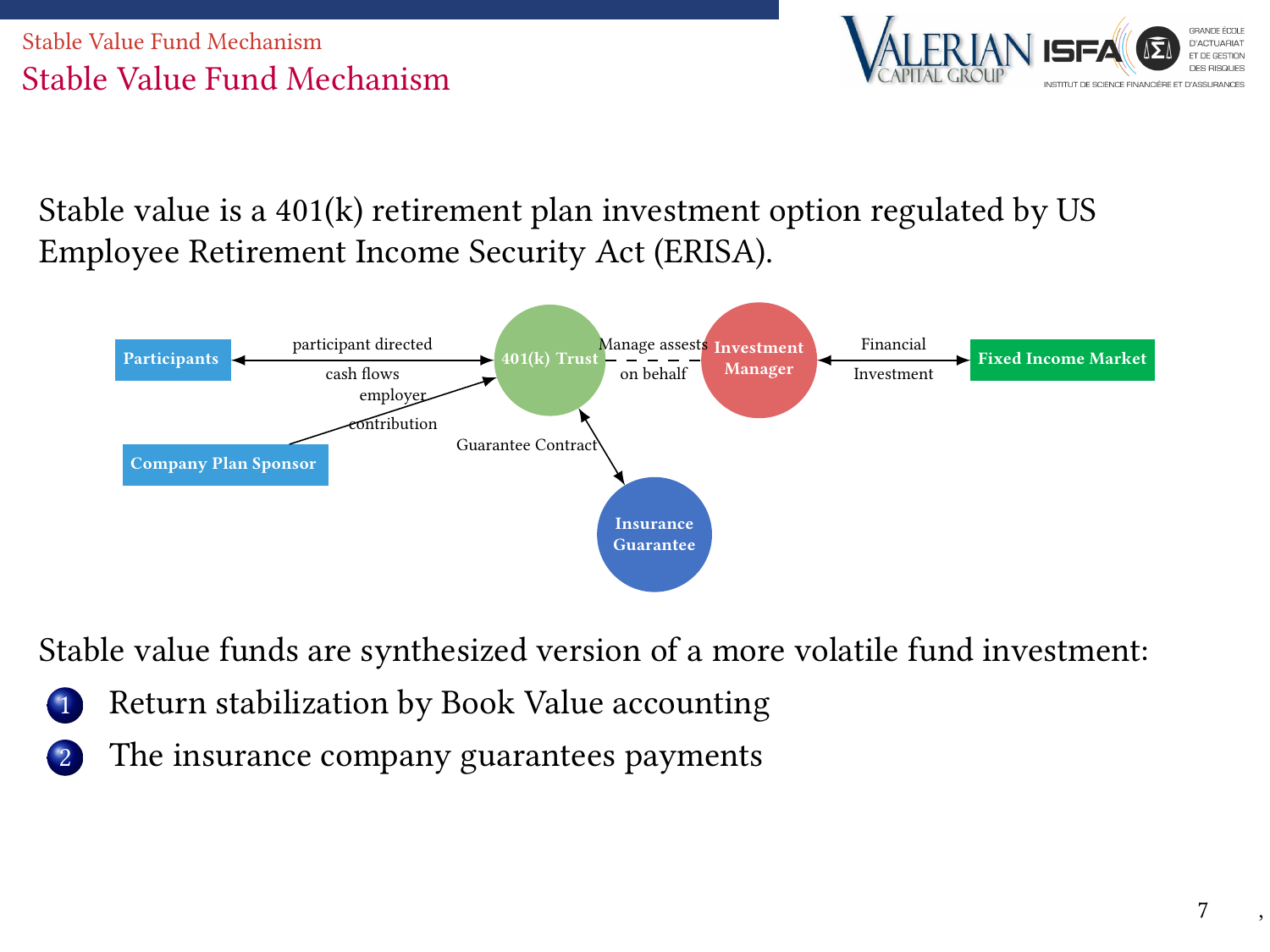#### [Stable Value Fund Mechanism](#page-5-0) Return Stabilization by Book Value Accounting





 $dB_t = B_t C R_t dt +$  Cash Flows  $CR_t =$  $\int_{1/\theta} \sqrt{M_t}$  $\frac{m}{B_t} (1 + \text{yield}) - 1$  $\setminus$ +

 $M_t$ : fund's market value,  $B_t$  book value. Stable Value funds' duration  $\theta$  are generally constant over time.

#### Book-to-Market convergence

If no cash flow activity  $\rightarrow$  Book value converge to market value in  $\theta$  years

 $E[B_{t+\theta}|\mathcal{F}_t] = E[M_{t+\theta}|\mathcal{F}_t]$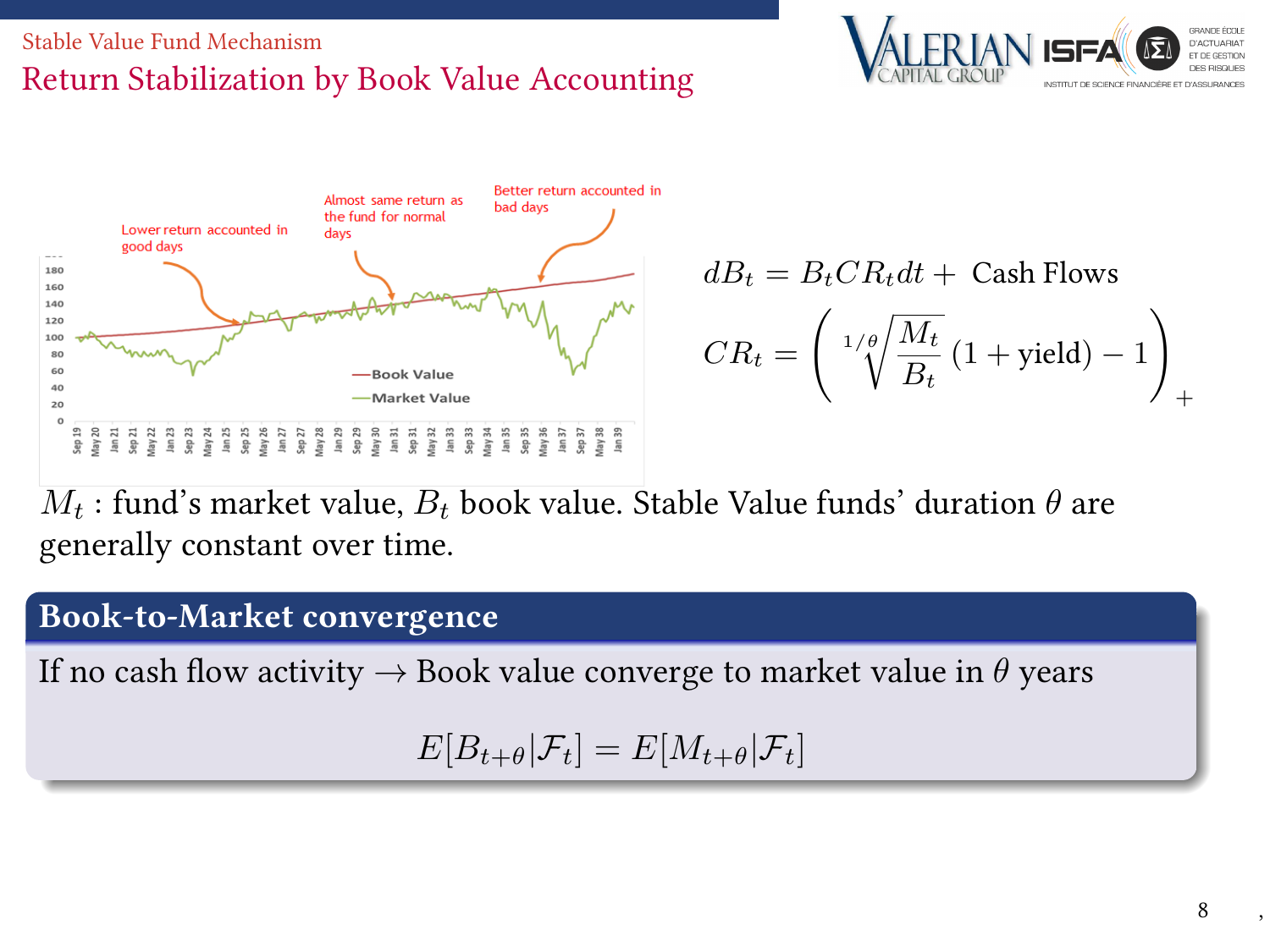#### [Stable Value Fund Mechanism](#page-5-0) Insurance Guarantees Book Value Payments



The insurance will make payment at the last resort\*.



#### Last resort definition

The last participant requests its money back ( $M_t$  reaches 0)

$$
\text{ Insurance Payoff} = (B_{\tau} - M_{\tau})_{+}
$$
\n
$$
\tau = \min_{t} \{ M_{\tau} = 0 \}
$$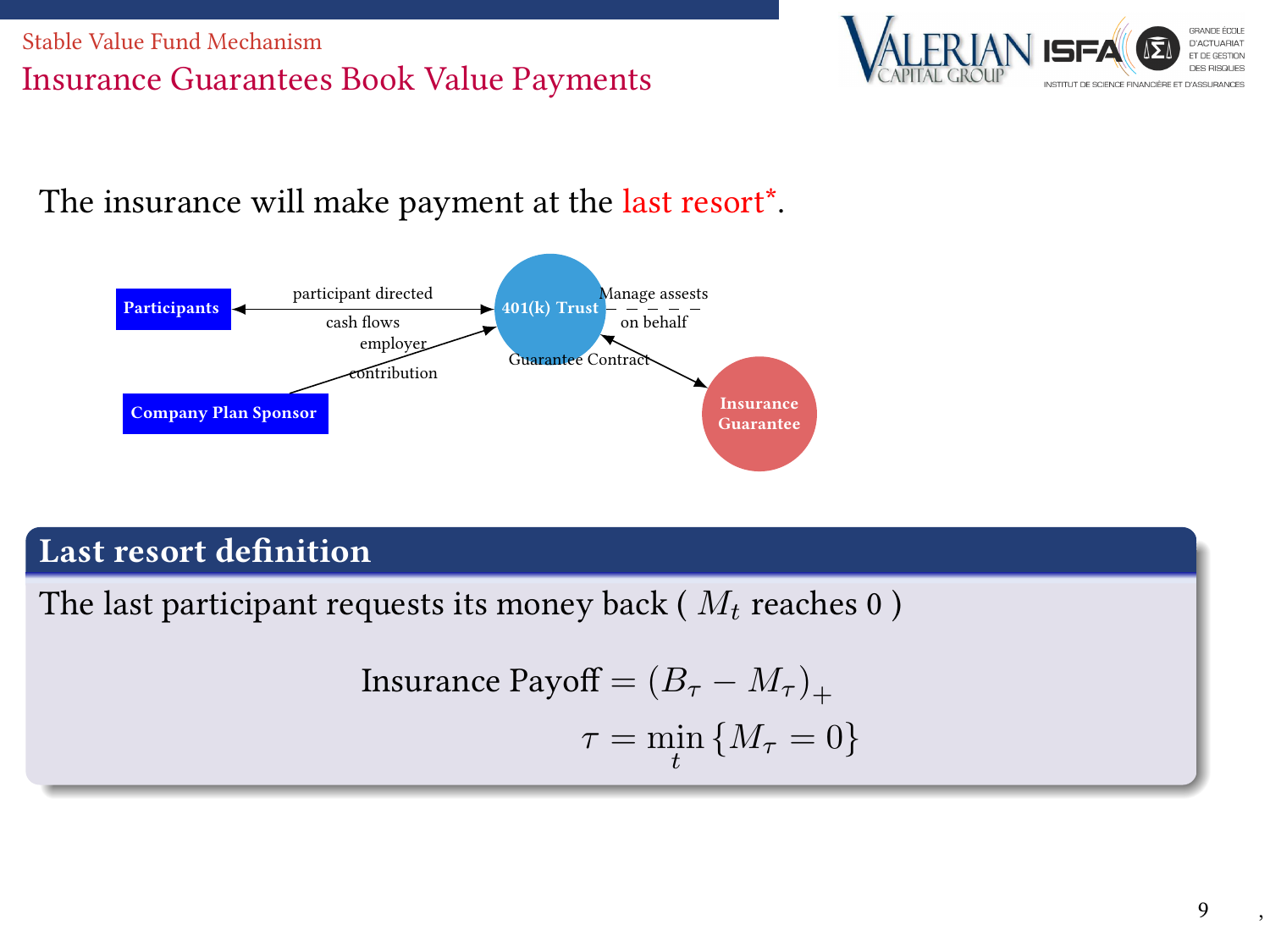# <span id="page-9-0"></span>Asset Liability Model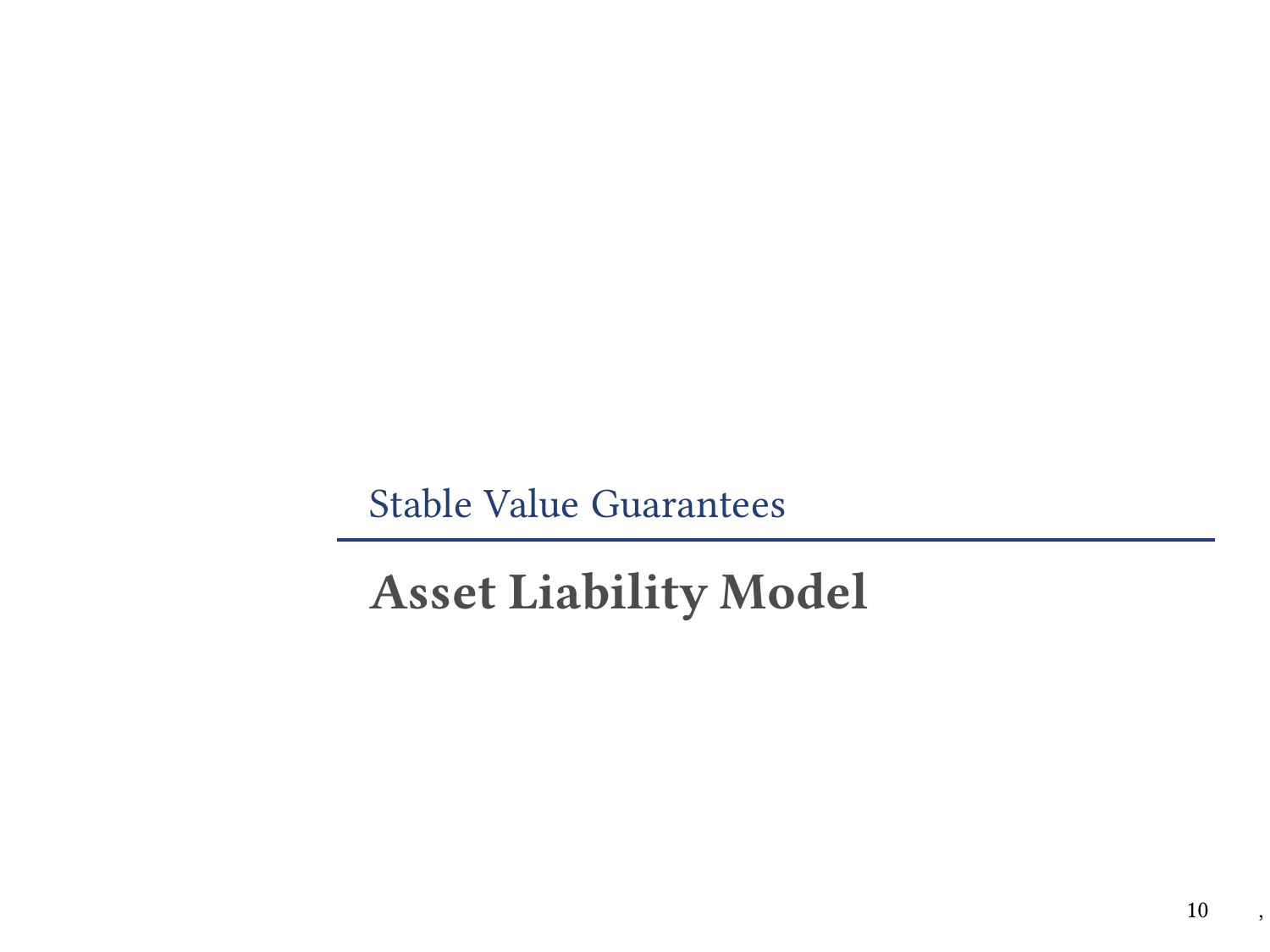

| Assets                                      | Liabilities                                                |  |  |
|---------------------------------------------|------------------------------------------------------------|--|--|
| Fund's Asset $(M_t)$<br>Insurance guarantee | Book Value $(B_t)$<br>Sum of upcoming insurance<br>premium |  |  |

$$
dB_t^p = dc f_t - B_t^p p dt + B_t^p C R_t dt
$$
  

$$
dM_t^p = dc f_t - B_t^p p dt + \dots
$$

 $\triangleright$  *cf* is the sum of particpants' cash flows contribution/distributions  $\blacktriangleright$  p is the annualized premium for the insurance guarantee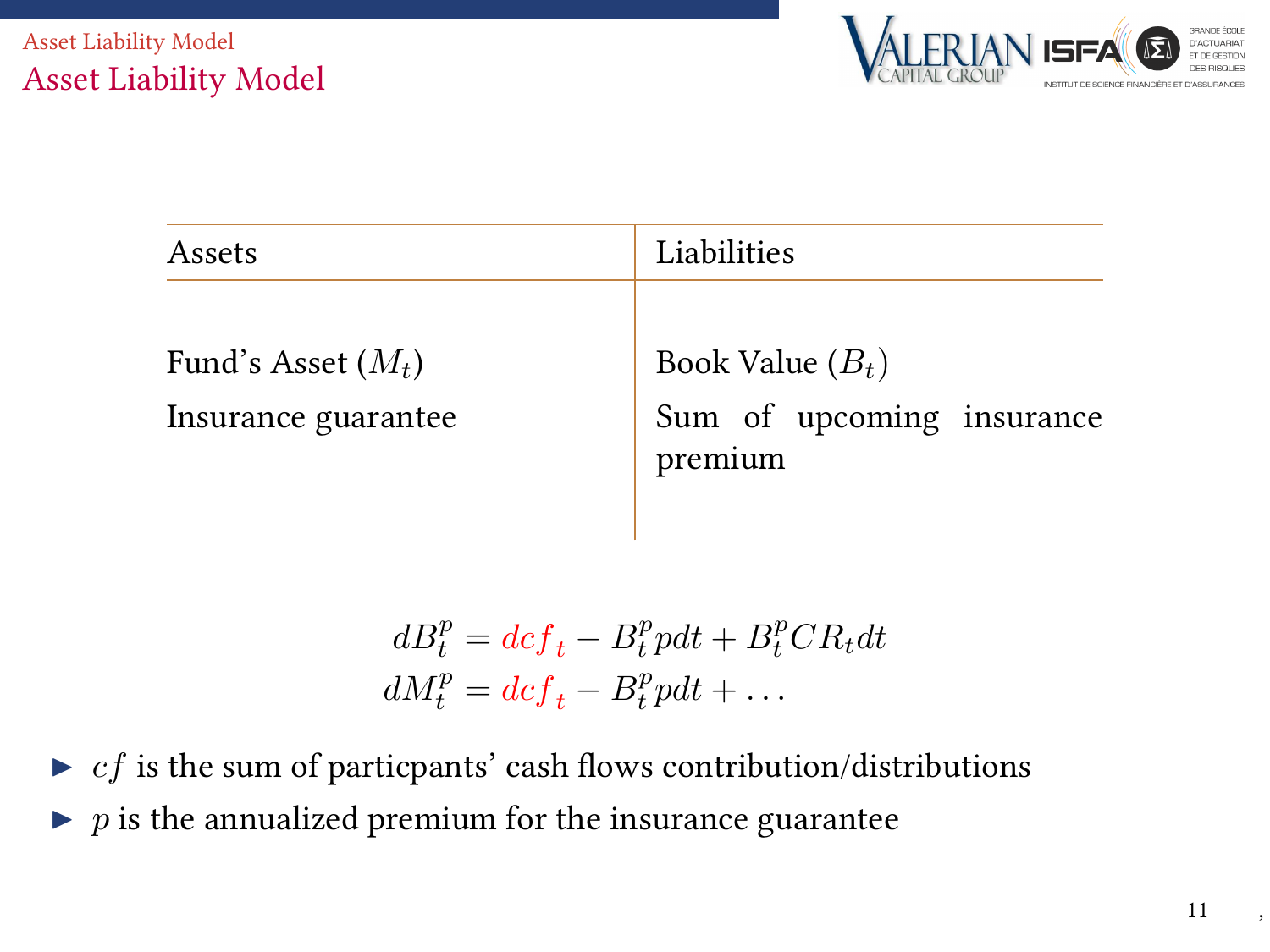

$$
dM_t^p = dcf_t - pB_t^p dt + M_t^p \text{ drift } dt - M_t^p \theta dy_t
$$

Market Neutral: drift =  $r_t + cs_t - \lambda_t$ 

Historical World, if the yield does not have a term-structure: drift =  $y_t - \lambda_t$ We define the yield  $y$  of the fund, as the average yield to worst of the fund components and the solution to:  $\frac{\partial M_t^p(r)}{\partial r}$  $\frac{d_t^p(r)}{\partial r}\Big|_y = M_t^p(r) \times \theta$  $\lambda_t$  is the default/credit quality migration rate of the fund's portfolio. Market-to-Book value ratio:  $MBV_t = \frac{M_t}{B_t}$ 

$$
\frac{dMBV_t}{MBV_t} = (y_t - \lambda_t - CR_t) dt - \theta dy_t
$$

$$
- \frac{1}{MBV_t} \times p \times dt - (1 - \frac{1}{MBV_t}) \times d(\zeta_t - [\zeta]_t)
$$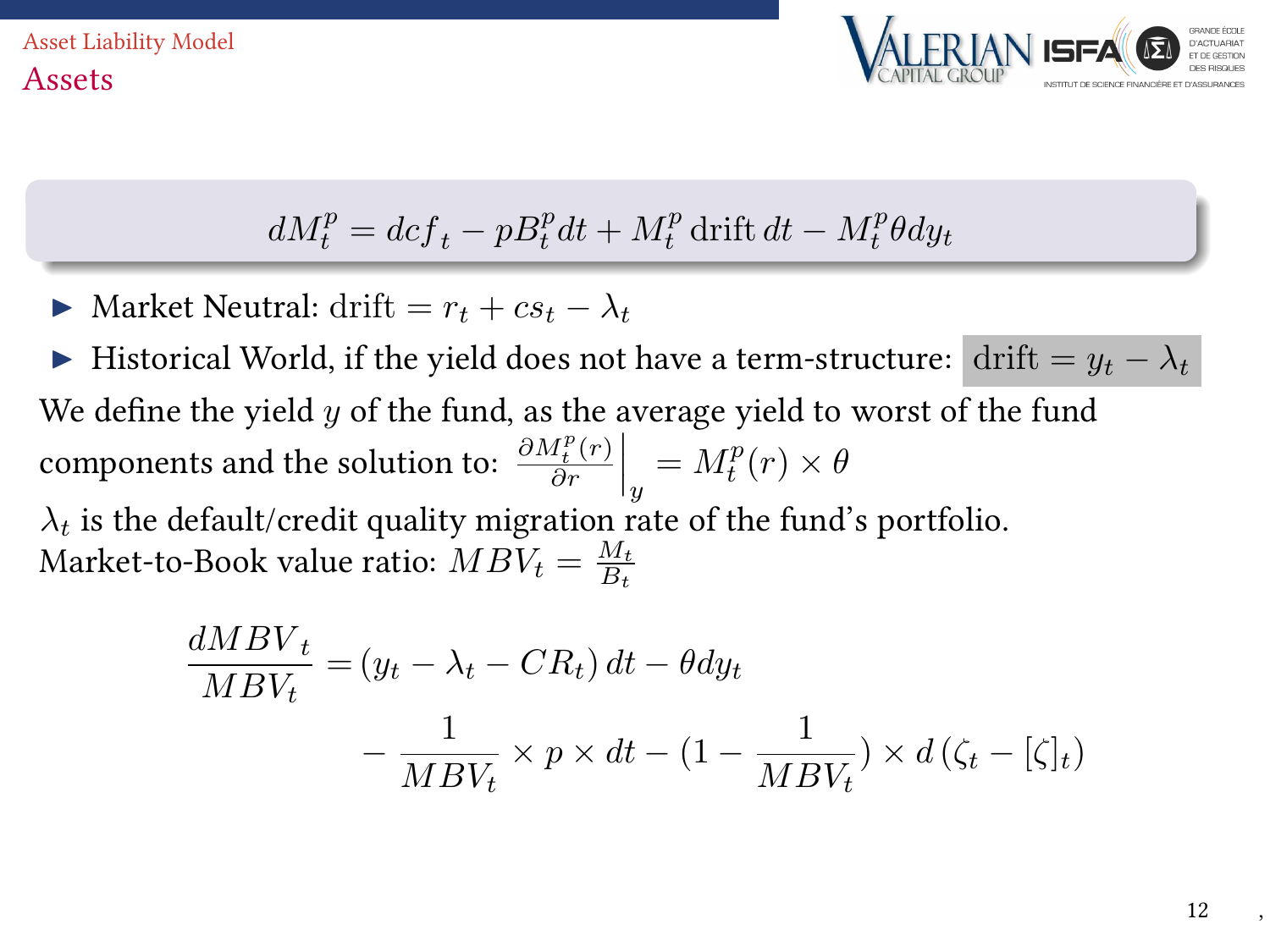# <span id="page-12-0"></span>Optimal Stabilization Mechanism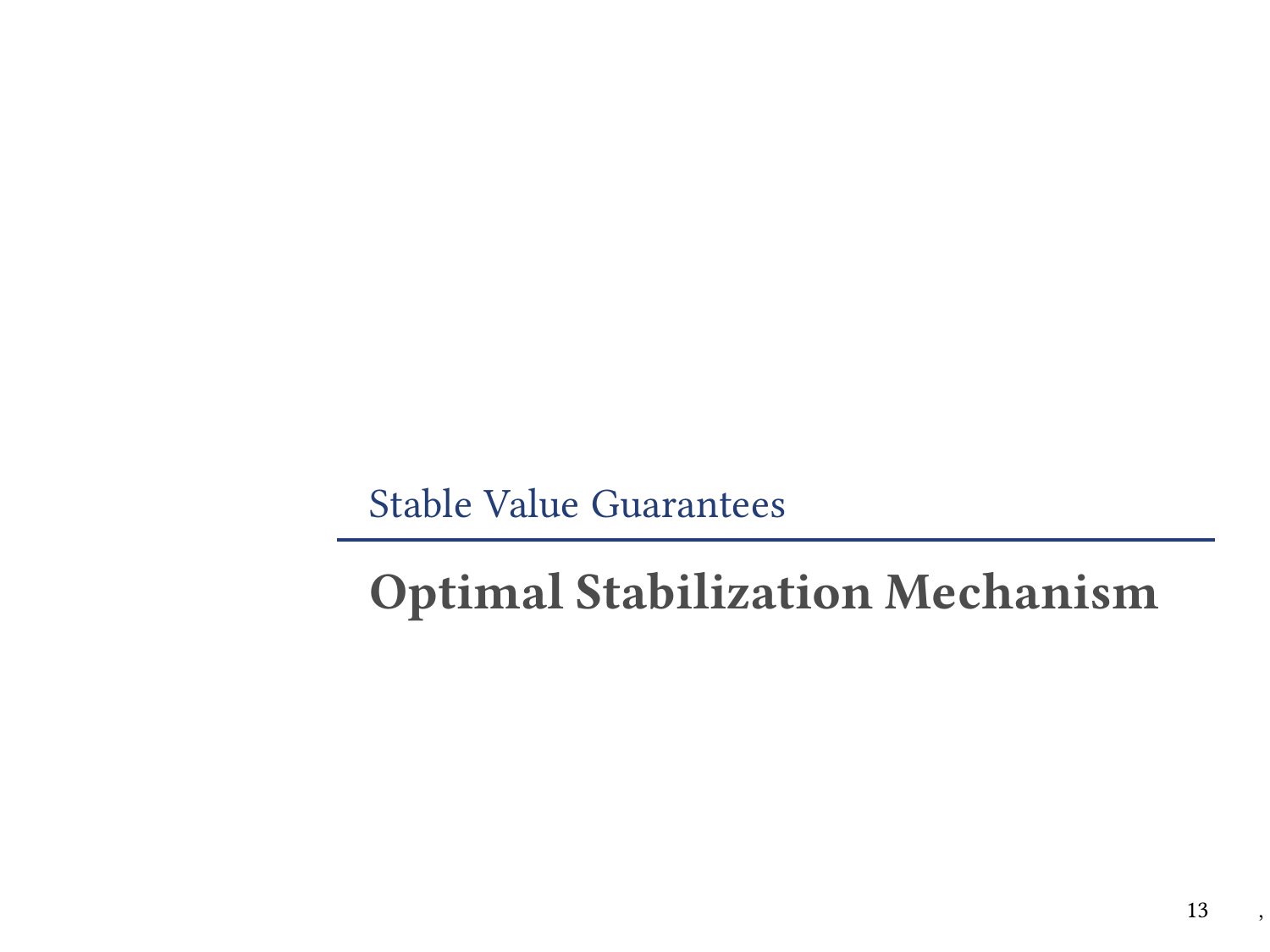#### [Optimal Stabilization Mechanism](#page-12-0) Optimal Stabilization Mechanism



- $\blacktriangleright$  How the Book Value  $B_t$  should be designed, optimally?
- $\triangleright$  Is the crediting rate formula good enough

$$
CR_t = \max(floor, \left(y_t + spread - \frac{1}{DAF \times \theta} \ln\left(\frac{M_t}{B_t}\right)\right)
$$

#### Better crediting rate formula  $\Longleftrightarrow$  Higher insurance premium

|                                                                                                                       | Crediting rate             | Theoretical |
|-----------------------------------------------------------------------------------------------------------------------|----------------------------|-------------|
|                                                                                                                       | formula                    | annual      |
| $p = \gamma \times \frac{E\left[\left(B_{\tau} - M_{\tau}\right)_{+}\right]}{E\left[\int_{0}^{\tau} B_{t} dt\right]}$ |                            | premium     |
|                                                                                                                       | Standard formula $+0.25\%$ | 0.28%       |
|                                                                                                                       | Standard formula           | 0.20%       |
| $\gamma$ : risk aversion factor.                                                                                      | Standard formula $-0.5\%$  | 0.12%       |
|                                                                                                                       | Standard formula $-1\%$    | 0.10%       |
|                                                                                                                       |                            |             |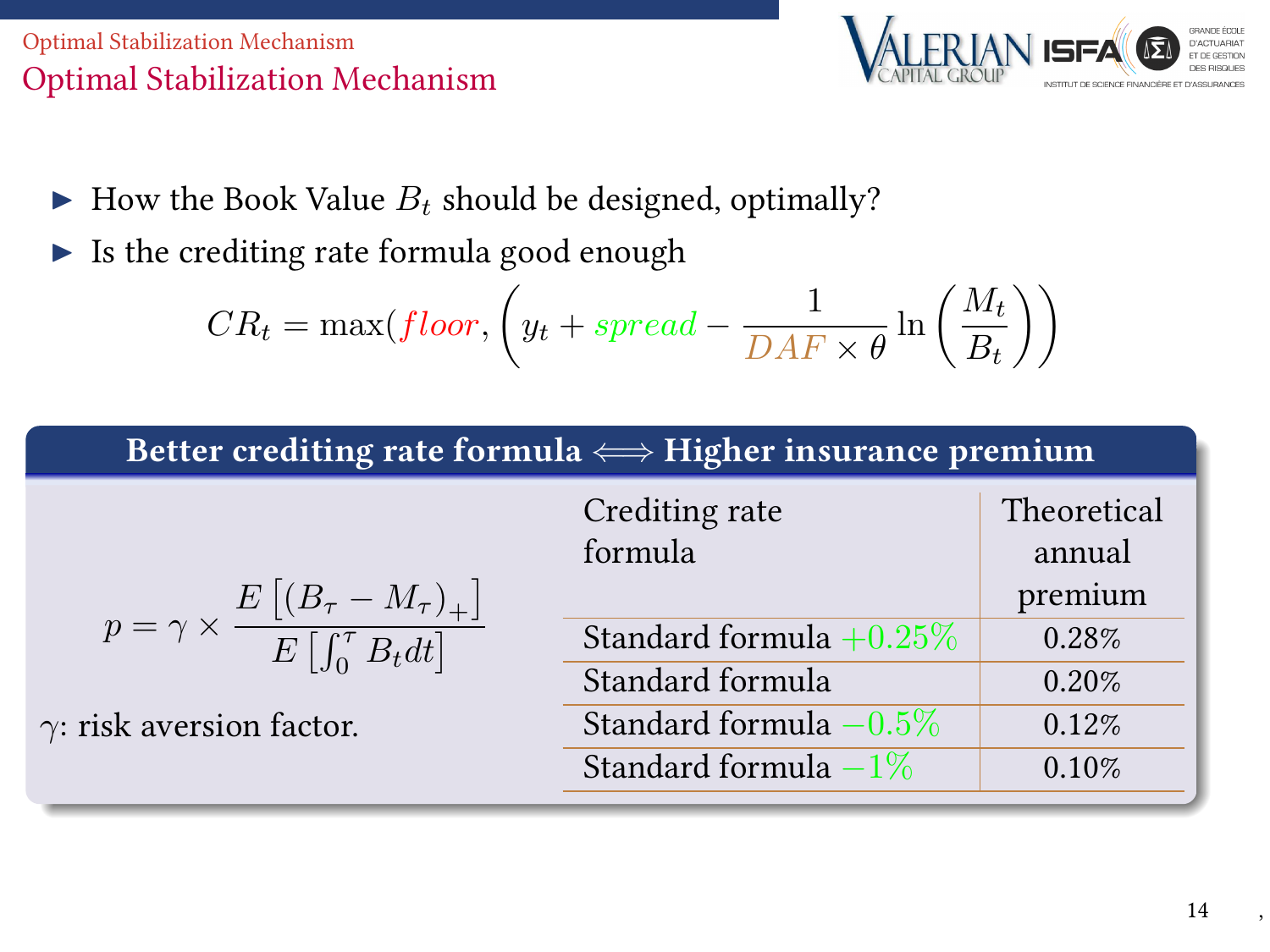[Optimal Stabilization Mechanism](#page-12-0) Disintermediation Risk



### Lower crediting rate formula  $\iff$  Less contributions/ higher withdrawals

$$
dcf_t = B_t \times d\zeta_t
$$
  

$$
d\zeta_t = g\left(CR_t - \alpha ir\left(\frac{M_t}{B_t}\right)\right)dt + h\left(\frac{M_t}{B_t}\right)dW_t
$$

 $\blacktriangleright$   $\zeta$ : the cash flow rate

 $\blacktriangleright$   $g(\cdot)$ : Dynamic cash flows in a *double-S-shape* form [\(Eling and Kochanski, 2013\)](#page-17-4)



 $\blacktriangleright$   $\alpha ir(\frac{M_t}{B_t})$ : alternative investment rate.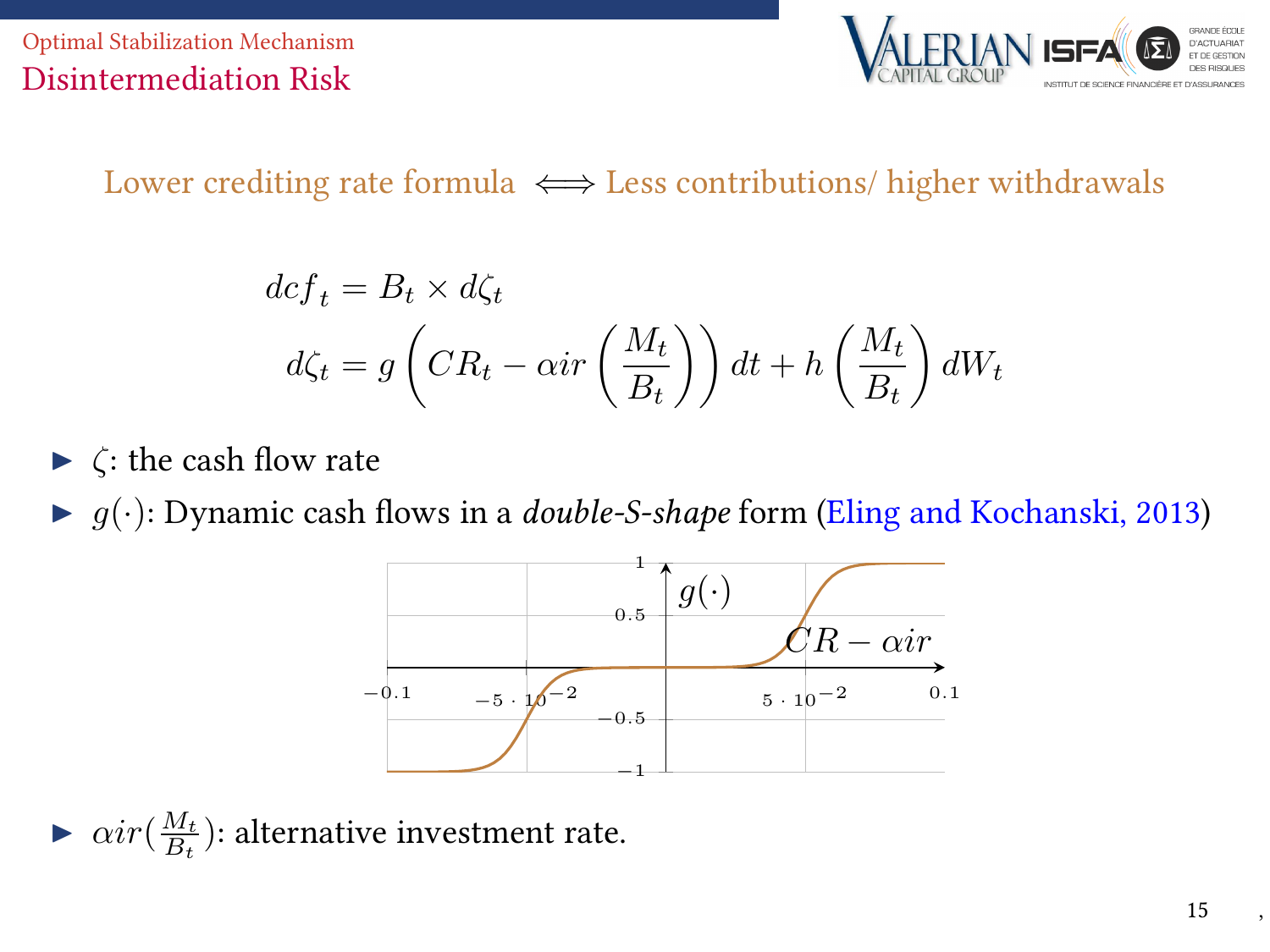[Optimal Stabilization Mechanism](#page-12-0) Disintermediation risk



For simplicity, we call 
$$
B_t = B_t^0
$$
,  $M_t = M_t^0$ .

$$
U(t, MBV_t, y_t) = \sup_{CR} E\left[\frac{1}{M_T} \left(B_T - \gamma (B_T - M_T)_+\right) | \mathcal{F}_t\right]
$$

$$
\max_{CR} \{ \partial_2 U \times ( -CR + y + \lambda +
$$

$$
(\frac{B_t}{M_t} - 1)g(CR - \alpha ir(MBV_t))
$$



#### Case Study:  $MBV \ll 1$

 $\partial_2 U > 0$  $\frac{CR_1^*}{Few}$  $\overline{\partial_2 U}$  < 0 scenarios  $-0.1$   $-5.10^{-2}$ −5 −2.5 2.5 ·10−2  $CR_{2}^{\ast}$ 2  $CR_1^*$  $CR \rightarrow \alpha ir$ 

To mitigate any disintermediation risk, the optimal crediting rate (  $CR_1^*$ ) would [be just slightly lower t](#page-0-0)han the alternative investment rate.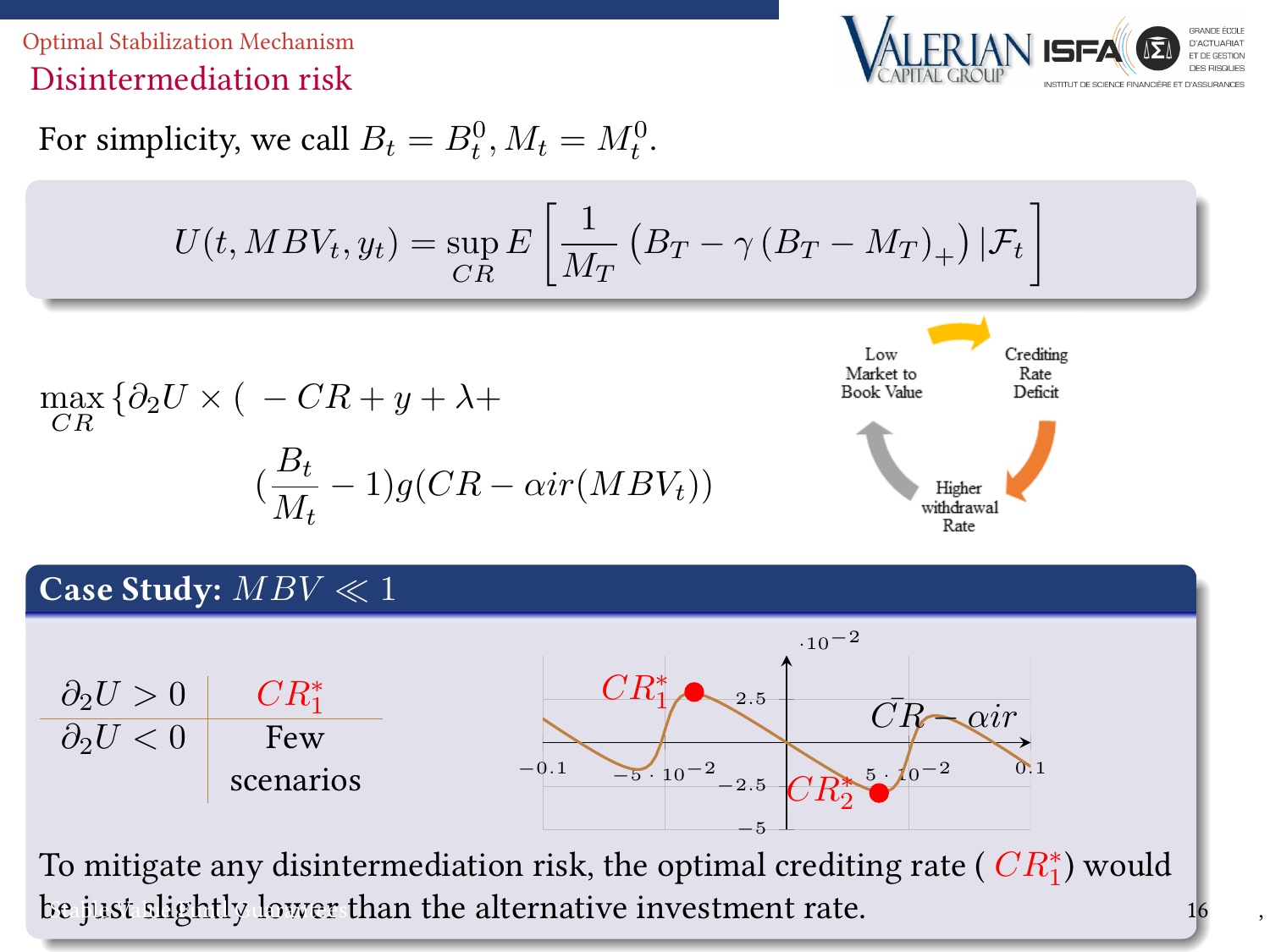

## Conclusion:

- $\triangleright$  We developed an asset-liability model, tailor-made to stable value funds.
- $\triangleright$  We observed how the choice of crediting rate formula can mathematically and nancially mitigate/increase the disintermediation risk.
- $\triangleright$  We observed the relationship between crediting rate formula and the insurance cost.

### Prospects:

- $\triangleright$  Study further the relationship between crediting rate policy and insurance premium.
- $\triangleright$  Study further the optimality of the market standard formula.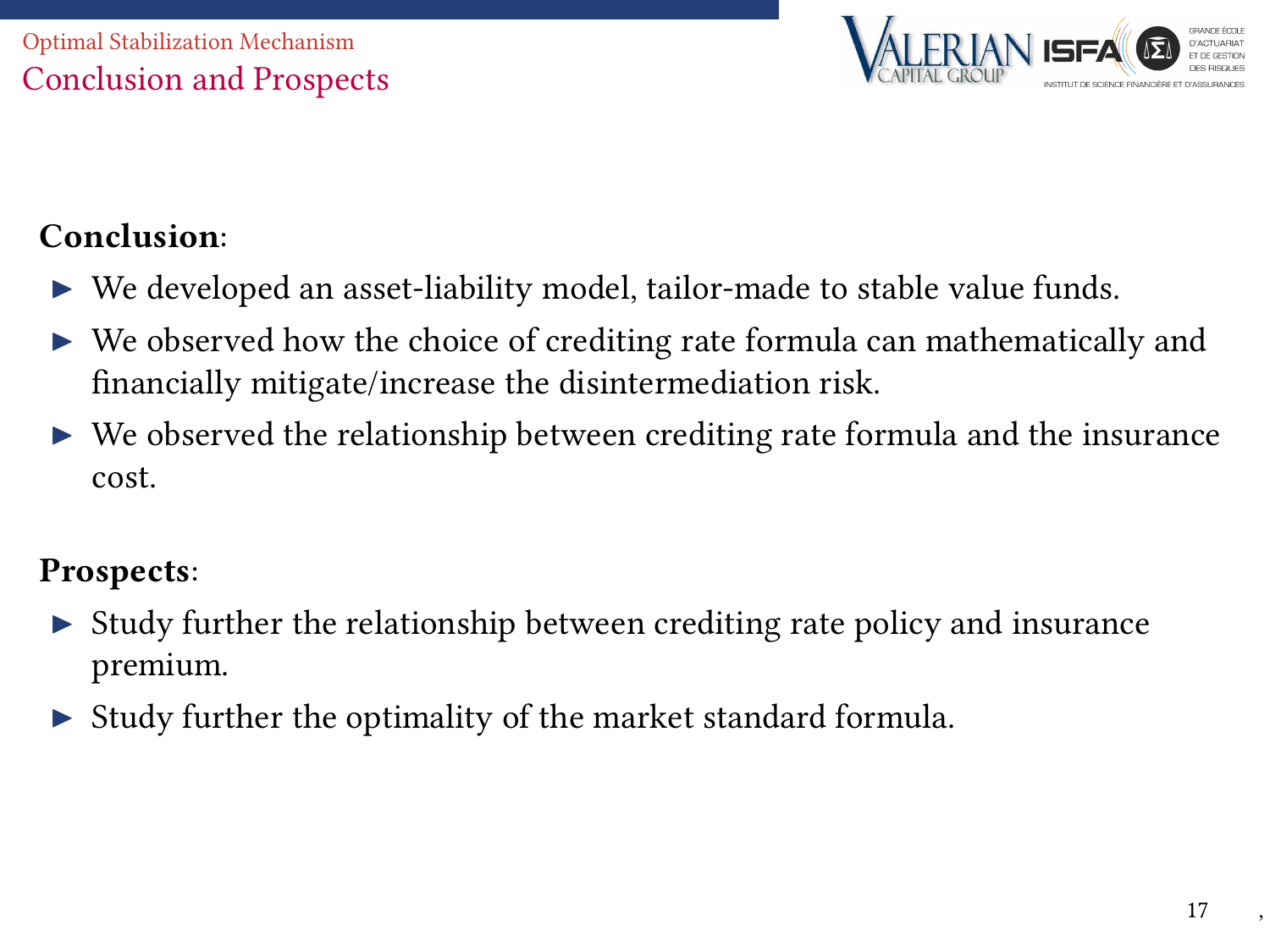#### [Optimal Stabilization Mechanism](#page-12-0) References



- Blanchet-Scalliet, C., El Karoui, N., Jeanblanc, M., and Martellini, L. (2003). Optimal investment and consumption decisions when time-horizon is uncertain. Preprint.
- <span id="page-17-2"></span>Cheng, C., Hilpert, C., Miri Lavasani, A., and Schaefer, M. (2019). Surrender contagion in life insurance: Modeling and valuation. Available at SSRN.
- <span id="page-17-3"></span>Døskeland, T. M. and Nordahl, H. A. (2008). Optimal pension insurance design. Journal of Banking & Finance, 32(3):382–392.
- <span id="page-17-4"></span>Eling, M. and Kochanski, M. (2013). Research on lapse in life insurance: what has been done and what needs to be done? The Journal of Risk Finance.
- <span id="page-17-1"></span>Kling, A., Richter, A., and Ruß, J. (2007). The impact of surplus distribution on the risk exposure of with profit life insurance policies including interest rate guarantees. Journal of Risk and Insurance, 74(3):571–589.
- <span id="page-17-0"></span>Miltersen, K. R. and Persson, S.-A. (2003). Guaranteed investment contracts: Distributed and undistributed excess return. Scandinavian Actuarial Journal, 2003(4):257–279.